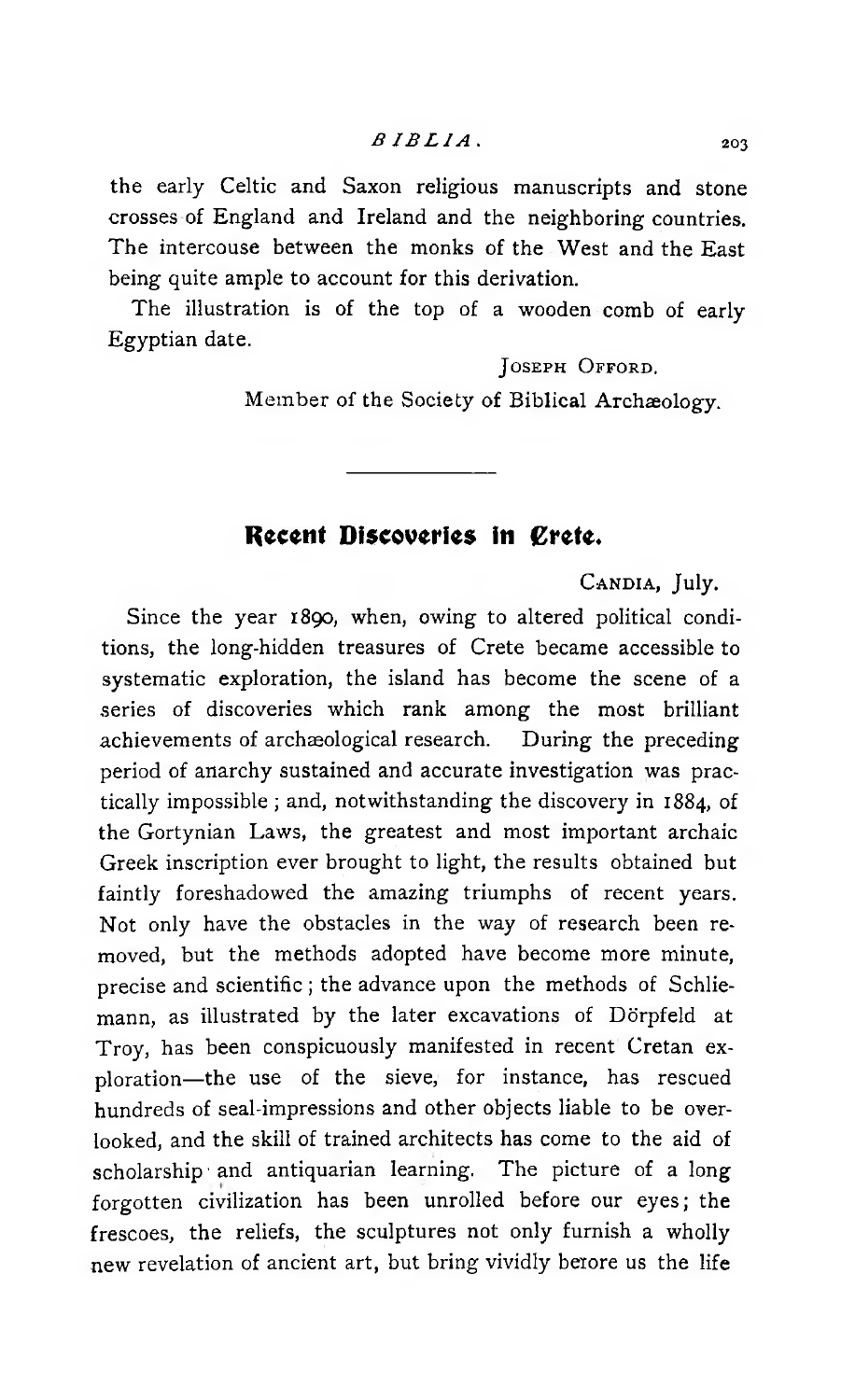## 204 *B I B L I A .*

of a remote age in its domestic, civic, and religious aspects ; the mythical figures of Daedalus and Minos stand out in the midst of the past and are clothed with an almost historic reality. The crowning achievement, however, consists in the complete vindication of Mr. Arthur Evan's theory that two distinct systems of writing, the linear and the pictographic, were employed by the prehistoric inhabitants of the Aegean area. It is evident that the two systems were used contemporaneously, and the discovery of many hundreds of inscribed tablets at Knossos has lately been supplemented by isolated examples found elsewhere. The Knossian tablets, indeed, appear to have been simply archives lists of men, of horses, or of precious objects, and there seems little hope that they preserve any literary monuments, such as hymns or historical records. But their message, whenever it reaches us, will nevertheless be supremely interesting. Should the inscription prove to have been written in the early indigenous Cretan tongue we may still have long to wait; but we shall at least be justified in concluding that the aboriginal race, which in historical times was confined to the eastern end of the island, either itself evolved this great civilization or imposed its language on the immigrant " Mycenæans;" should the language prove to be Greek we shall at once have reached an entirely new stage in our knowledge of the Mycenæan civilization and its makers.

The systematic excavation of Knossos was begun by Mr. Evans in March, 1900. His efforts to investigate the site date from 1895, when he first acquired a portion of the ground by purchase ; and his perseverance in the face of many obstacles has met with a rich reward. Some details remain to be worked out, and the search for tombs in the neighborhood will be continued next year ; but the great work has been practically completed. The vast prehistoric palace, extending over five acres, with its courts and halls and staircases and labyrinthine passages, stands a living witness to the fabled grandeur of the Minoan realm. For those who have not watched the progress of the works it is not easy to realize the magnitude, the difficulty,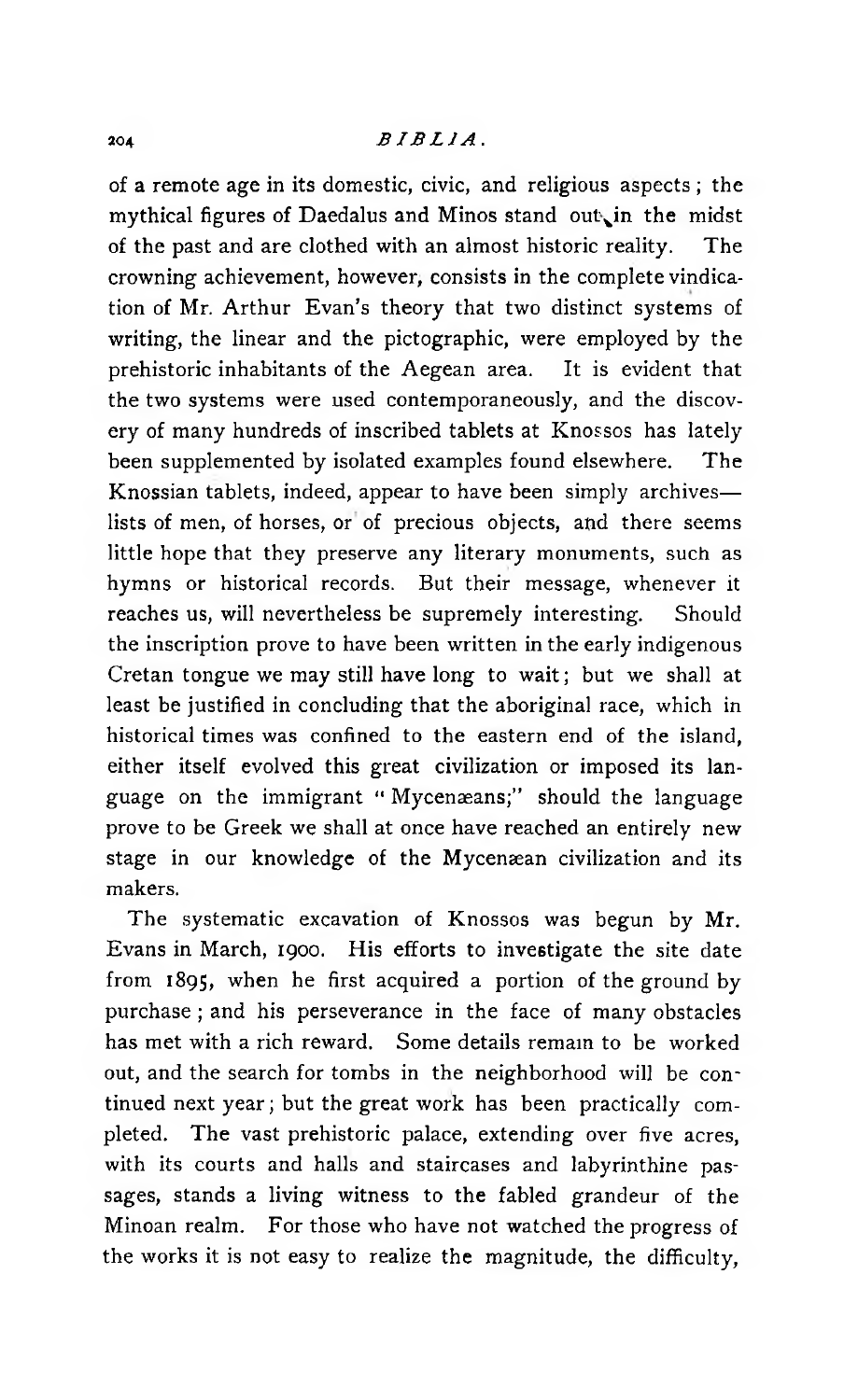## *BIBLIA* . 205

the cost, and, at times, the dangers of this remarkable undertaking. Owing to the steepness of the eastern declivity a great retaining wall has been constructed in order to prevent subsidence, and the excavation of the lower floors on this side has necessitated the employment of strong wooden props and a large amount of new masonry supporting the upper storeys. The throne room and the adjacent apartments have been protected from the weather by a strong roof, covered with Santorin cement, and supported on the side of the impluvium by three new columns tapering towards the base, the design being taken from one of the frescoes found in the palace. From a purely material point of view the palace, as it now stands, forms a valuable bequest to the Cretan community ; the Candia Museum, enriched with a unique collection of frescoes, sculptures, vases, and other works of art, is now one of the most interesting in Europe, while the employment of native labor— some 200 to 250 workmen have been daily engaged in the excavations— has been a boon to the town and neighborhood, where thousands of Moslem refugees have been congregated since the last insurrection. Owing to the inadequacy of subscriptions, Mr. Evans has drawn largely on his private resources during the prosecution of the work ; and in the circumstances it is somewhat disheartening to learn that his request for permission to remove a few duplicate vases and other objects to Oxford has not even met with a reply from the Cretan Government.

The principal discoveries of the past season up to the end of last April have been described by Mr. Evans in these columns. His anticipation that the remaining operations would be productive of interesting results has been amply fulfilled. On the northern side of the palace, near the northeast corner, a large portico has been revealed with double rows of six columns. The portico was evidently approached by a road leading up through the neighboring valley from the sea coast; on the inner side a stepway communicates with the central court, the passage beingflanked with bastians of huge square stones marked with tridents. This was evidently the sea-gate through which the poetic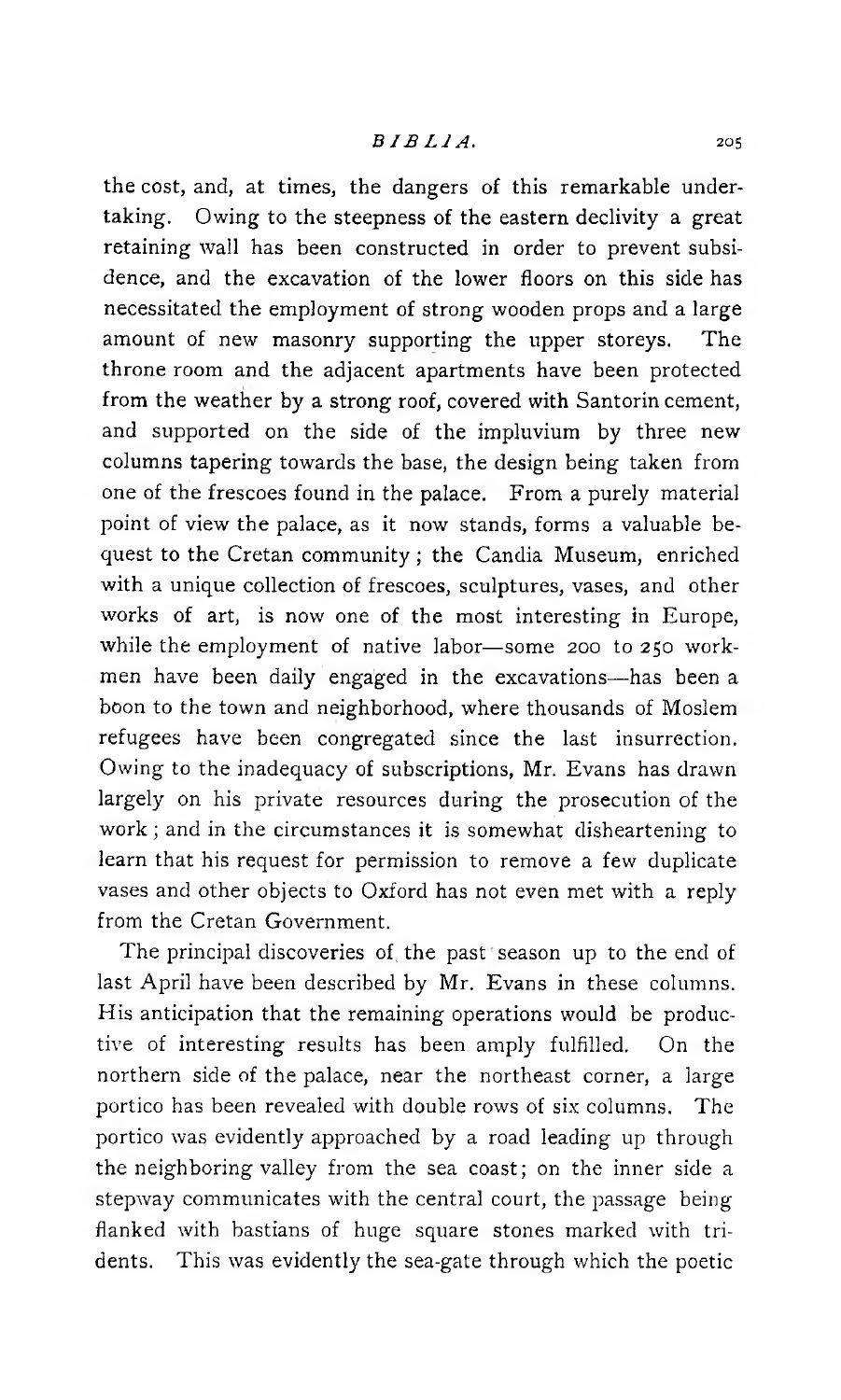## 206 *B IB LIA* .

imagination may picture the Minoan sailors passing with bands of captive pirates or, it may be, a disconsolate train of Athenian youths and maidens on their way to the lair of the Minotaur.

A little below the north portico is a great sewer passing into the adjoining valley. In general the sanitary arrangements at Knossos seem to rival those of our own times. Shafts from the upper storeys communicate with conduits in the basement ; the drain pipes are almost exactly similar to those recently found by Professor Dörpfeld at Lerkas, and present a wonderfully modem appearance. On the southeastern side of the palace another portico has been discovered with six columns and a corner pier. In the same quarter of the building— the residential portion of the palace—a number of ivory statuettes have been found in a kind of cupboard ; here, too, on the last day of the excavations, I witnessed the clearance of a small chapel or shrine, where an altar-ledge with horns, a votive double axe of steatite and various sacrificial objects were found.

The remarkable excavations carried out by the Italian archaeological mission at Phaestos under the able direction of Professor Halbherr form a counterpart to Mr. Evans' great undertaking at Knossos. The works, which were begun in June, 1900, occupied three seasons, and, like those at Knossos, have now been practically concluded. The site of the ancient Homeric city, the rival of Knossos, was identified by Admiral Spratt half a century ago, though no trace of masonry was visible except a few calcined blocks on the summit of the acropolis. Phaestos lies almost due south of Mount Ida, at a distance of some three miles from the southern coast. The situation is one of extraordinary beauty; the acropolis, on which the fortress-palace of the Mycenæan *anaktes* stood, is the most easterly of a series of three eminences commanding a magnificent view over the wide plain of Messarâ, with its rich olive groves, cornfields, and ruined Moslem villages ; on the north are the snowy summits of Ida and the strange twin peaks of Kamäres, to the southwest is a charming glimpse of blue sea with the islet of Paximadi on the horizon. The architectural lines of the palace are incomparably more striking than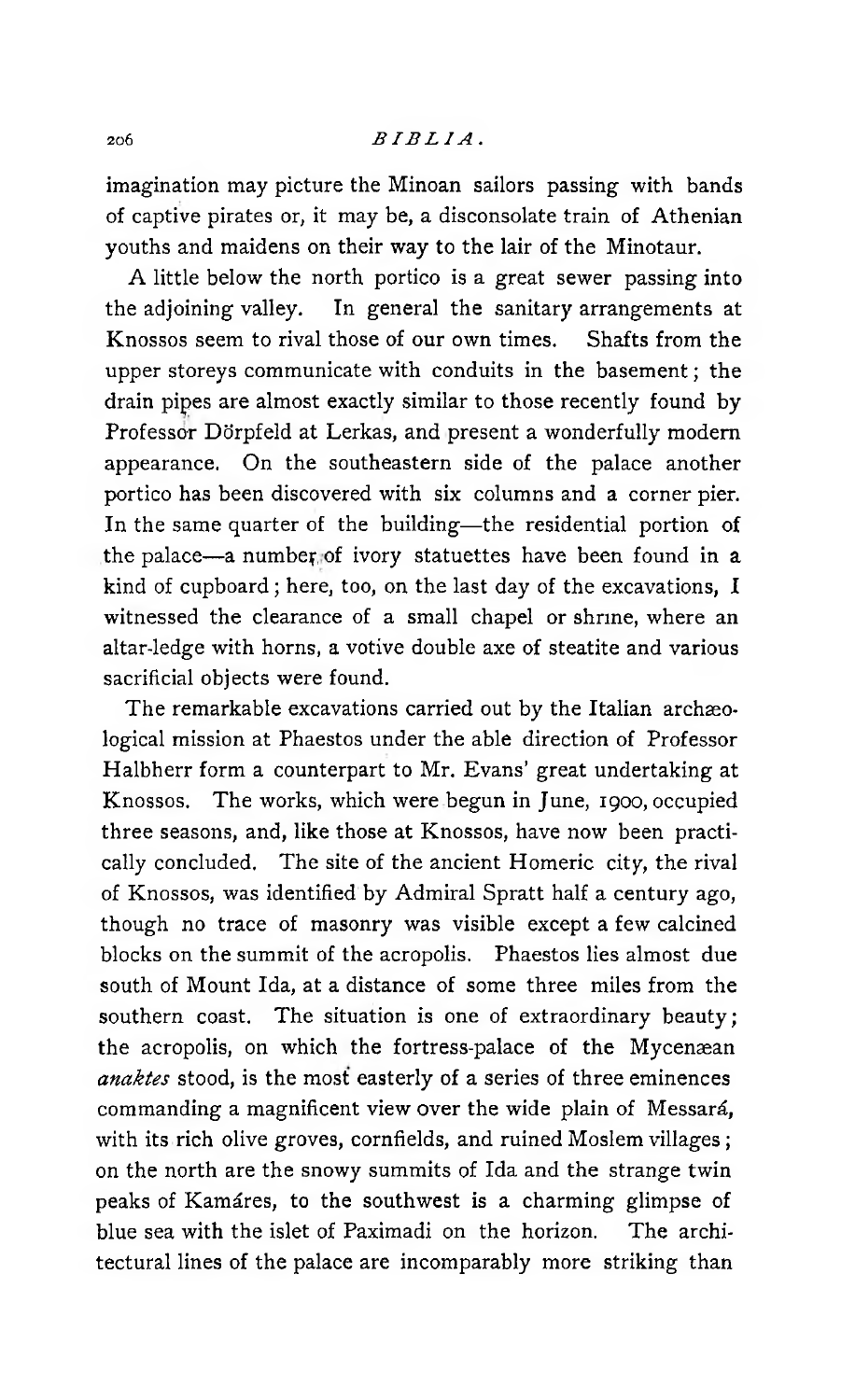those of Knossos. Here, also, there is a large western area, or agora ; the pavement is traversed by some curious slightly raised diagonal lines, which perhaps had reference to ceremonies or games celebrated in the enclosure. The agora terminates at its northern end in a broad series of stone steps, apparently intended for an auditorium. To the west, protected by a ramp, another wide and imposing flight of steps leads up through a portico to the great hall which, measures  $27.70$  metres by  $13.75$ , thus surpassing in dimensions any Mycenæan apartment yet discovered. The *megaron*, like the "Hall of the Double Axes" at Knossos, is divided into two portions— a vestibule, and an inner chamber consisting of two compartments separated from each other by three columns. To the right are the store-rooms or magazines, ranged on either side of a broad corridor; in the center a great stone pier, which apparently serves no structural purpose, may conceivably furnish another example of the Mycenaean pillar cult. From the magazines we pass through another large hall with columns, probably the hall of the men, as distinguished from the women's hall in the gynæconitis, into a vast rectangular space flanked with porticoes— the central court of the palace. In the whole range of Mycenæan discoveries there is nothing more imposing than this magnificent quadrangle ; viewed from its southern end, with its snowy crest of Ida towering above, it possesses a strange and wonderful beauty in its present solitude and desolation.  $A$  broad doorway to the north, with niches on either side, apparently designed as sentryboxes for two eunuchs, leads into the gynæconitis, the women's quarter, with thalami or bedrooms, a bath, a columned hall and propylæa opening to the north. The buildings on the eastern side of the great court communicate with the gynæconitis, and are conjectured to have been the residential quarter ; on the western side, separated from the magazines by a broad corridor, are a great number of small apartments, which were probably inhabited by servants.

Any adequate comparison of the two great palaces of Knosses and Phaestos would be excluded by present limits.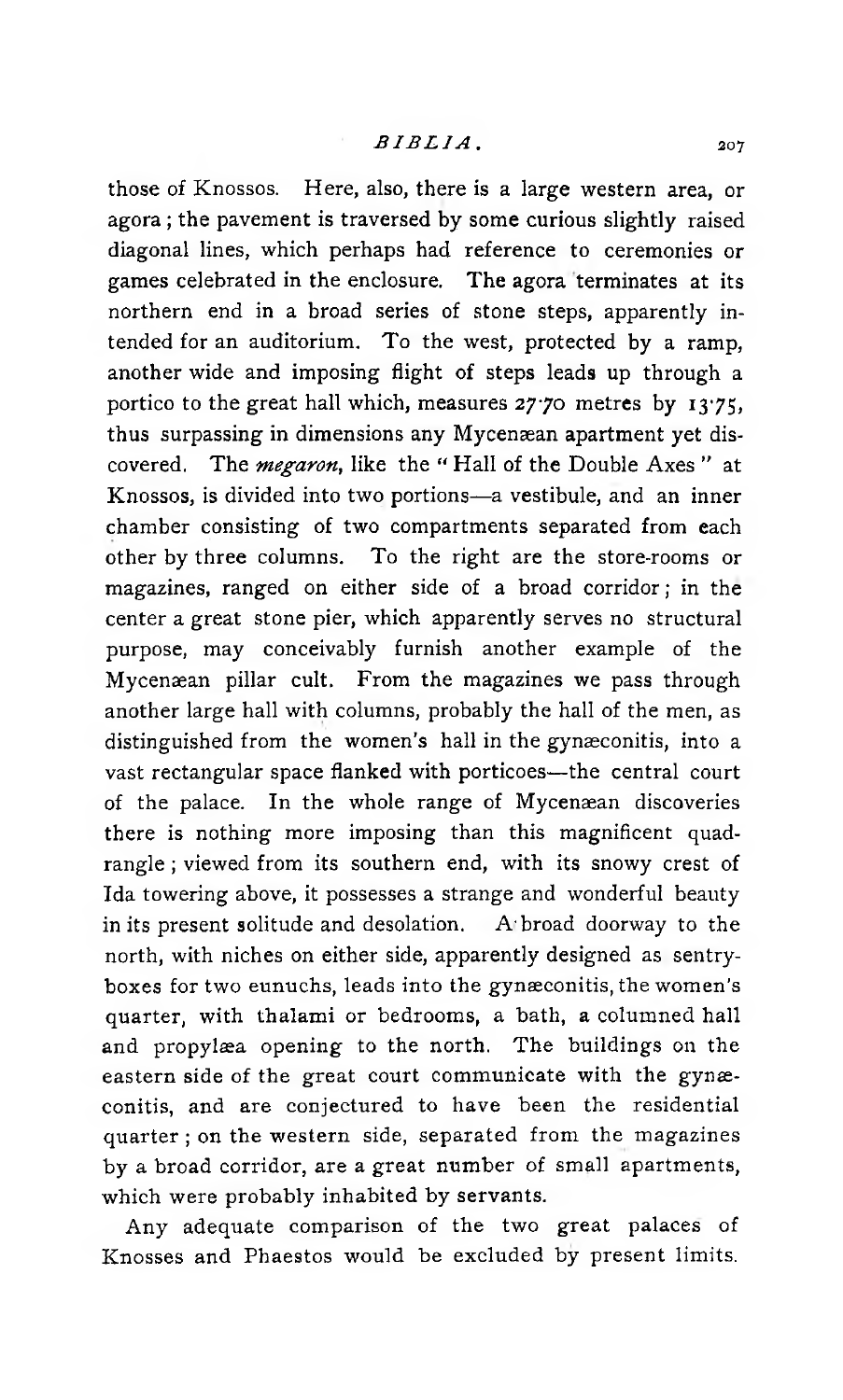### 208 *BIBLIA* .

The buildings present many points of similarity in general design, architectural features, mode of construction, and various details. Both sites were inhabited from the remotest times, as may be concluded from the neolithic deposits in the lowest strata. The abundance of "Kamáres" pottery at Phaestos shows that the place had attained considerable im portance in pre-Mycenæan times. This type of ware occurs more sparingly at Knossos, where it appears in some of the lower levels. The palaces were both destroyed by fire in the Mycenaean age ; but Phaestos, after a certain lapse of time, perhaps two centuries, was occupied by new settlers, of whom traces are found in courses of post-Mycenaean masonry and in pottery of the "Kurtes" type, which is transitional from the late Mycenæan to the geometric. Thus we have an explanation of the comparative scarcity of Mycenæan domestic objects found at Phaestos. These were to a large extent used up, destroyed, or removed by the subsequent inhabitants. Mycenaean Phaestos appears to have flourished somewhat earlier than Knossos and at a period anterior to the highest perfection of Mycenaean art ; the paintings, for example, are more primitive and conventional than those at Knossos, which abound in subjects taken from nature and real life. On the other hand the structural magnificence of Phaestos— largely attributable, of course, to the greater capabilities of the site— the contemporaneous employment of the older Cyclopean style with the use of squared blocks, the judicious selection of local and foreign materials, and the combination of solidity with elegance bear witness to the fullest development of Mycenæan architectural science. The excavations have confirmed the classical tradition with regard to the greater wealth and power of the Minoan city ; the magazines at Knossos are more numerous and extensive— the curious cists let into their flooring for the concealment of treasure find no parallel at Phaestos— while the greater size and more elaborate painting of the vases and the representations of jewelled ewers and goblets and magnificent gold ornaments speak for themselves. There is little or nothing at Phaestos to show the existence of those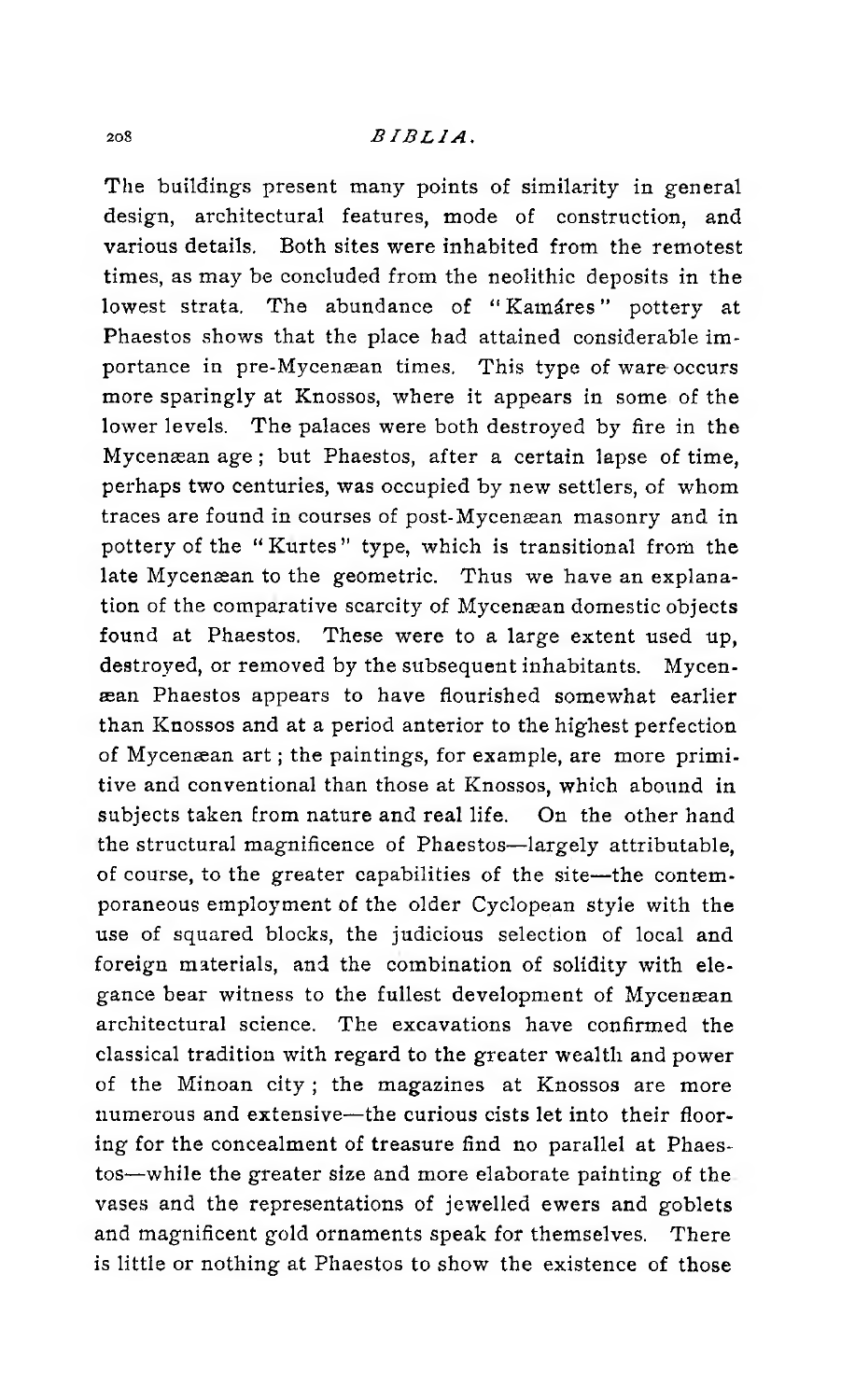Babylonian and Egyptian influences which are so marked at Knossos. Lastly, while evidence of the existence of Mycenaean writing is furnished by the inscribed stones and vases at Phaestos, no counterpart to the Knossian archives has been discovered here, with the exception of a single inscribed tablet with mixed linear and pictographic signs.

Professor Halbherr's brilliant discovery of another Mycenaeampalace at Hagia Triâda (more correctly Hagia Trias), a few miles to the wést of Phaestos, may be described as the sensational event of the past season. The palace stood on a picturesque hill top overlooking the alluvial plain, through which the Lethaeus wanders on its way to the sea ; at the nearer end of the plain is the tall, smooth rock still confronting the waves of the Libyan sea ; but it seems probable that in Mycenaean times a portion of the plain was submerged, the shore being in closer proximity to the palace, which Professor Halbherr conjectures to have been the maritime residence of the Kings of Phaestos. The excavations, which were not begun till the closing days of the season, havè yielded results which give promise of a rich series of discoveries during next year's campaign. In addition to the objects briefly described by telegraph three more tablets have been brought to light with pre-Hellenic inscriptions, two frescoes, and a magnificent vase of black steatite. One of the frescoes displays a wood with plants and rocks, on which a bird, a cat, a hare and other animals disport themselves ; the other gives an almost life-size representation of a Mycenaean lady arrayed in a sumptuous robe. The vase, a *chef d'œuvre* of Mycenæan art, presents 26 figures in relief. A band of warriors, armed with tridents, marches along, preceded by shouting heralds and headed by a chief with long Homeric hair and heavy cuirass. The face and figures supply well-marked and definite types, which will aid in the study of the pre-Hellenic Cretan race.

To the researches carried out by Miss Boyd at Gournia and by Mr. R. C. Bosanquet at Palædcastro only a few words can be allotted, though both are deserving of a fuller description. At Gournia, near the northern shore of the isthmus which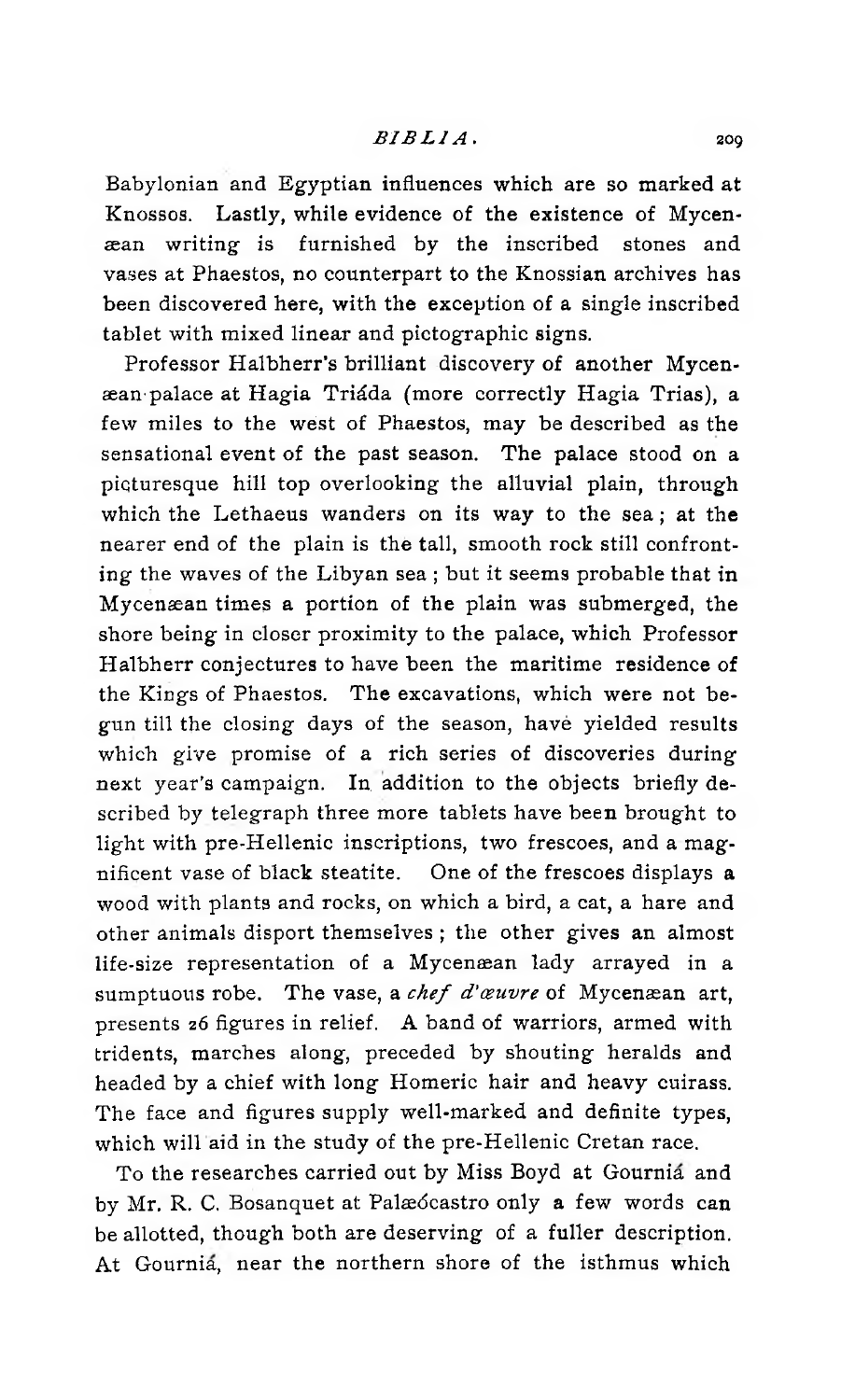## **<sup>210</sup>** *BIBLIA*

connects the peninsula of Sitia with the rest of the island, a small but well-preserved Mycenæan settlement has been brought to light. Many interesting objects have been discovered ; sacrificial vases, bronze saws, and other implements, together with ante-Mycenæan fetishes and idols ; what is more important, however, a sensible addition has been made to our knowledge of Mycenæan domestic architecture owing to the excellent preservation of some of the buildings. At Palædcastro, at the extreme east of the island, Mr. Bosanquet has obtained some notable results. Though the site has not been identified as that of any known Cretan city, the place appears to have been an important centre in Mycenæan and pre-Mycenæan times. Hitherto graves of the " Kamàres " epoch were practically unknown, but two cemeteries of this period have now been found here. Th'ey consist of small enclosures of masonry, divided by parallel walls into long, narrow compartments tightly packed with skulls and with heaps or bundles of bones. The bodies were apparently first buried elsewhere, and the bones cleansed by interment, subsequently transported to their final resting-place. Thus a method of sepulture now commonly prevailing in the Levant would seem to have been in vogue before the Mycenaean age. In one of the cemeteries were found 140 vases, one apparently to each skull. Some Mycenæan tombs were also opened, in which the bones, as elsewhere, were found in *larnakes* or earthenware chests. Close by the sea, at a spot called Russolakkos, is a group of Mycenaean mansions, of which two have been cleared out. The larger of these presents a type intermediate between the ordinary Mycenaean dwelling and the great palaces of Knossos and Phaesos. It reproduces many features of the palaces, such as a columned hall with adjoining bathroom, an upper storey approached by two staircases— one of them seven feet wide— and magazines with vases of all sizes. Of all the objects brought to light here the most interesting is a tablet bearing seven lines of a linear script akin to that of the Knossian archives.

The excavations at Palæócastro will be continued next year